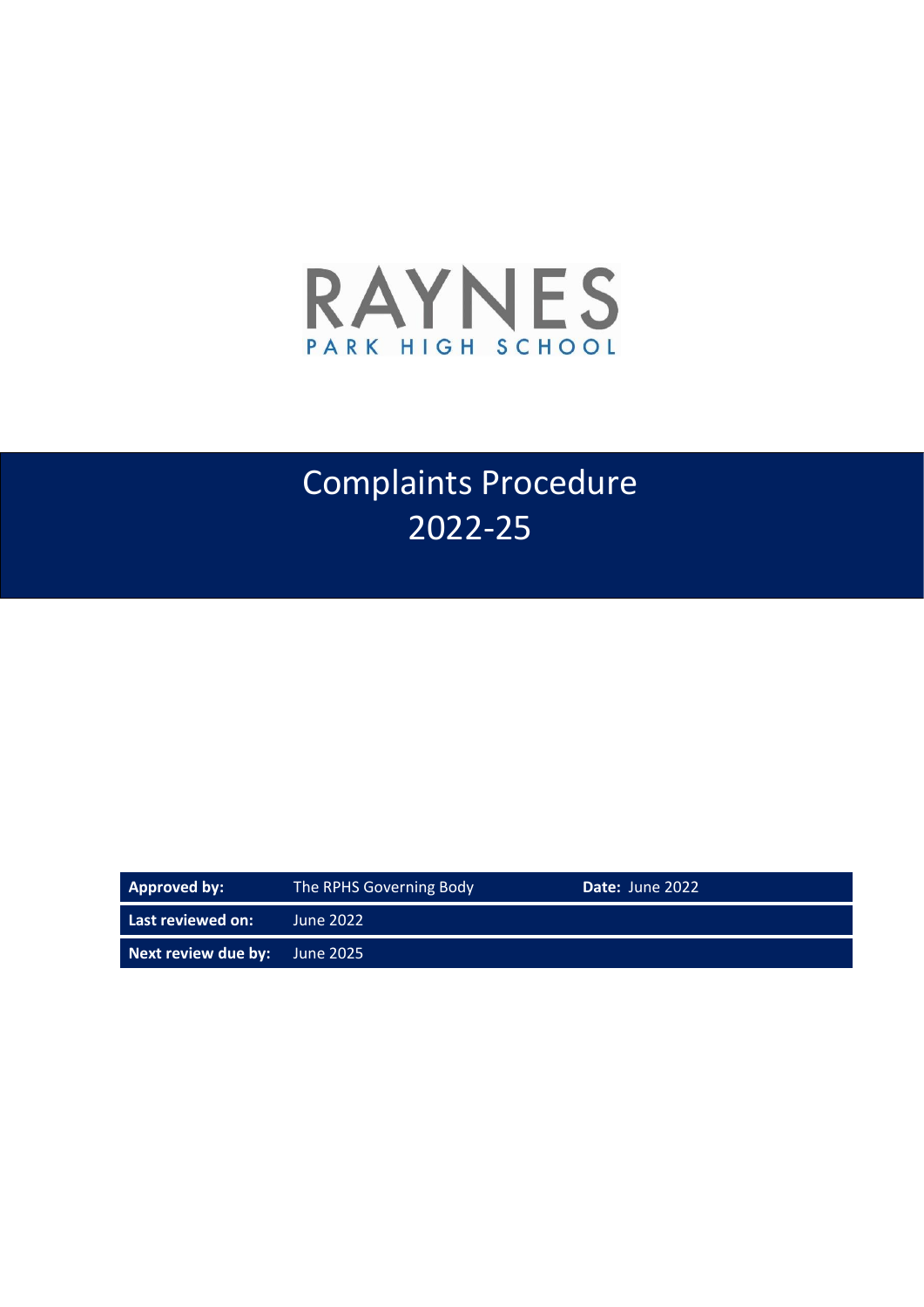# **Complaints Procedure**

# **Introduction**

The governors of Raynes Park High School are committed to ensuring that the highest standards are maintained at the school both in the provision of education to students and in every other aspect of the running of the school. A complaints procedure is an important part of the management of a well-run school allowing parents/carers and others the opportunity to voice any concerns they may have through appropriate channels. This policy explains the procedure which has been adopted by the governing body to ensure a timely, systematic and fair approach to the resolution of such concerns.

We recognise the need to be clear about the difference between a concern and a complaint. Taking informal concerns seriously at the earliest stage reduces the numbers that develop into formal complaints. We aim to ensure that concerns are handled, if at all possible, without the need for formal procedures. Our formal complaints procedure is only necessary if efforts to resolve the concern informally are unsuccessful. In most cases, a class teacher or an individual delivering the service will receive the first approach. Our staff development process includes training to help staff resolve issues on the spot, including apologising where necessary.

If the complainant is a member of the public, that person should obtain a complaints form from the school (see appendix B) and send it to the Headteacher. She may often be able to deal with the complaint without recourse to a formal procedure. (Complaints from members of the public under the fluency duty are covered by this policy.)

Complainants should not approach individual governors to raise concerns or complaints. Governors have no power to act in an individual basis and it may also prevent them from considering complaints at stage 3 of the procedure.

If the complaint is about an individual governor, group of governors or the governing board as a whole, it should be addressed to the clerk to the governing board who will determine the appropriate persons/board to deal with the complaint.

Our formal procedures are invoked when initial attempts to resolve the issue are unsuccessful and the person raising the concern remains dissatisfied and wishes to take the matter further. (See appendix A and appendix B.)

Anonymous complaints are not normally investigated. But, the Headteacher or chair of governors will, if appropriate, consider whether the complaint warrants an investigation.

Complaints made outside of term time will be deemed to have been received on the first school day after the holiday period.

This policy does not cover certain types of complaints, which are dealt with under separate procedures. These include:

- Any complaint relating to child protection (These will immediately be raised with the local authority (LA) for them to handle)
- Complaints arising through conflict between estranged parents/carers over the application of parental responsibility. (These will be dealt with having the best interest of the child in mind and with reference to the DFE guidance '*Understanding and Dealing with Issues Relating to Parental Responsibility January 2016'* and with further legal advice if necessary)
- SEN complaints addressed under the SEN procedures
- Complaints by staff addressed under the school's internal staff disciplinary policy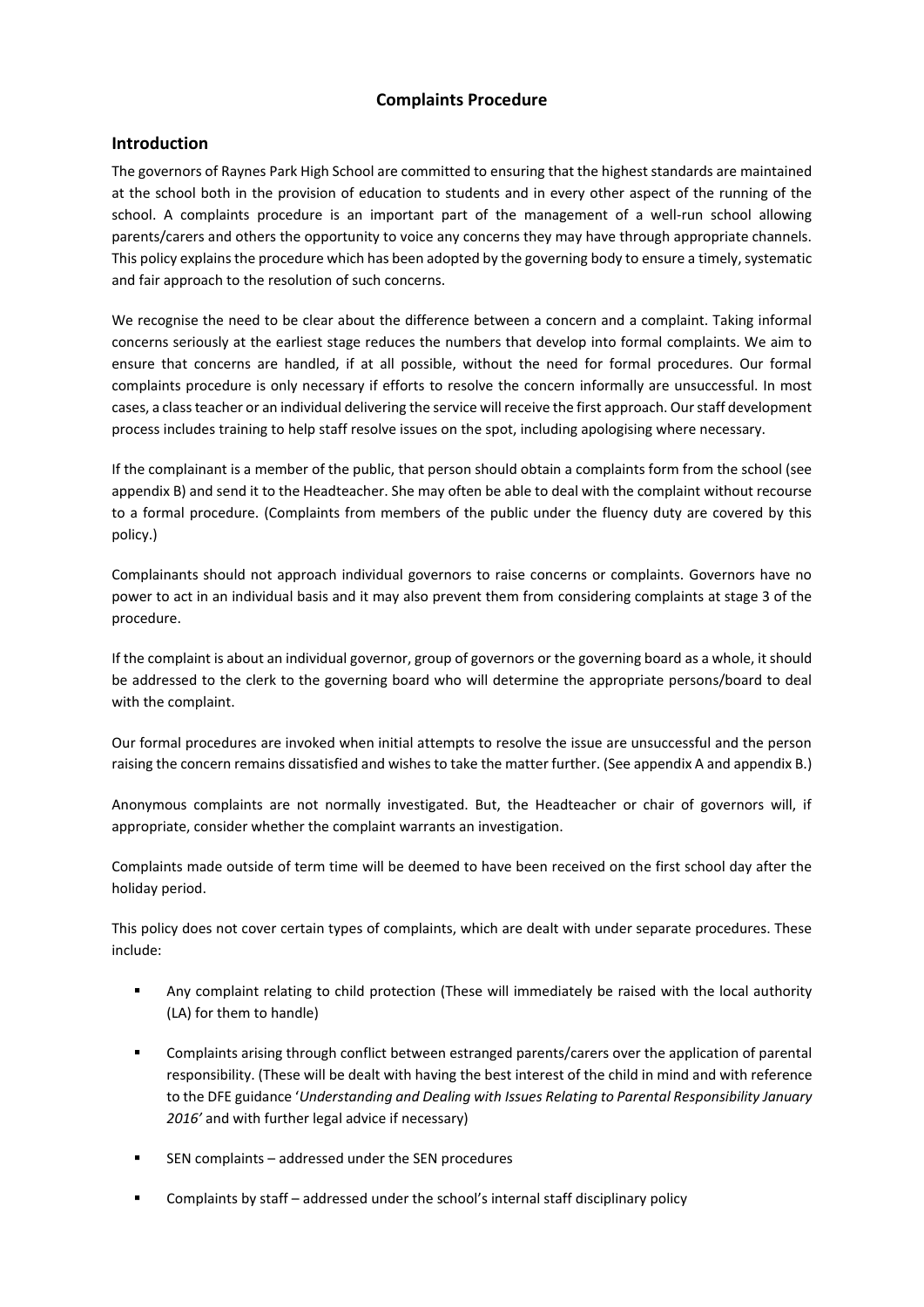- Admissions addressed under the admissions and admissions appeals procedure
- Student exclusions address under the school's behaviour/exclusion policy
- Whistle blowing (matters of impropriety eg a breach of law, school procedures or ethics) addressed under the whistle blowing procedure
- Complaints about the curriculum if about the national curriculum, these should be sent to the DFE
- Complaints about school re-organisation these should be referred to the local authority
- Complaints against services provided by third party hirers of the school premises the school will direct the complainant to the external provider's own complaints procedures
- Complaints regarding discrimination and harassment based on protected characteristics as defined in the Equality Act 2010 – the general complaints procedure applies but the complainant has a further right of appeal to the Special Educational Needs and Disability First-tier Tribunal).

A complaint may result in disciplinary action by the school against a member of staff and this would be confidential between that member of staff and the school, but otherwise complainants will be kept fully informed of the handling of any complaint. Any complaint will be kept confidential, unless it is necessary to involve other parties, and will be dealt with as quickly as possible.

If a complaint is investigated according to the school's policy but not to the satisfaction of the complainant, who then tries to reopen the same issue, the chair of the governing body will inform them in writing that the procedure has been exhausted and that the matter is now closed. However, if the complainant raises an entirely new, separate complaint, it will be dealt with in accordance with the school's complaints procedure.

The same applies to 'duplicate' complaints by a relative or friend of a previous complainant who seeks to reopen a closed issue. However, if the duplicate complaint contains new allegations then these must be considered under the school's procedure.

Members of staff recognise that complainants may sometimes act out of character in times of stress, anxiety or distress and will make reasonable allowances for this. However, all instances of unacceptable behaviour such as harassment, aggressive verbal or physical abuse at any time will be documented and this may result in the complaint being dealt with only through written communication thereafter.

# **Objectives and targets**

To be effective our complaints procedure will:

- Encourage resolution of problems by informal means wherever possible
- Be easily accessible and publicised, including to third parties who hire school premises
- Be simple to understand and use
- **Be impartial**
- Be compliant with the school's obligations under the Equality Act 2010
- Be non-adversarial
- Allow swift handling with established time-limits for action and keeping people informed of the progress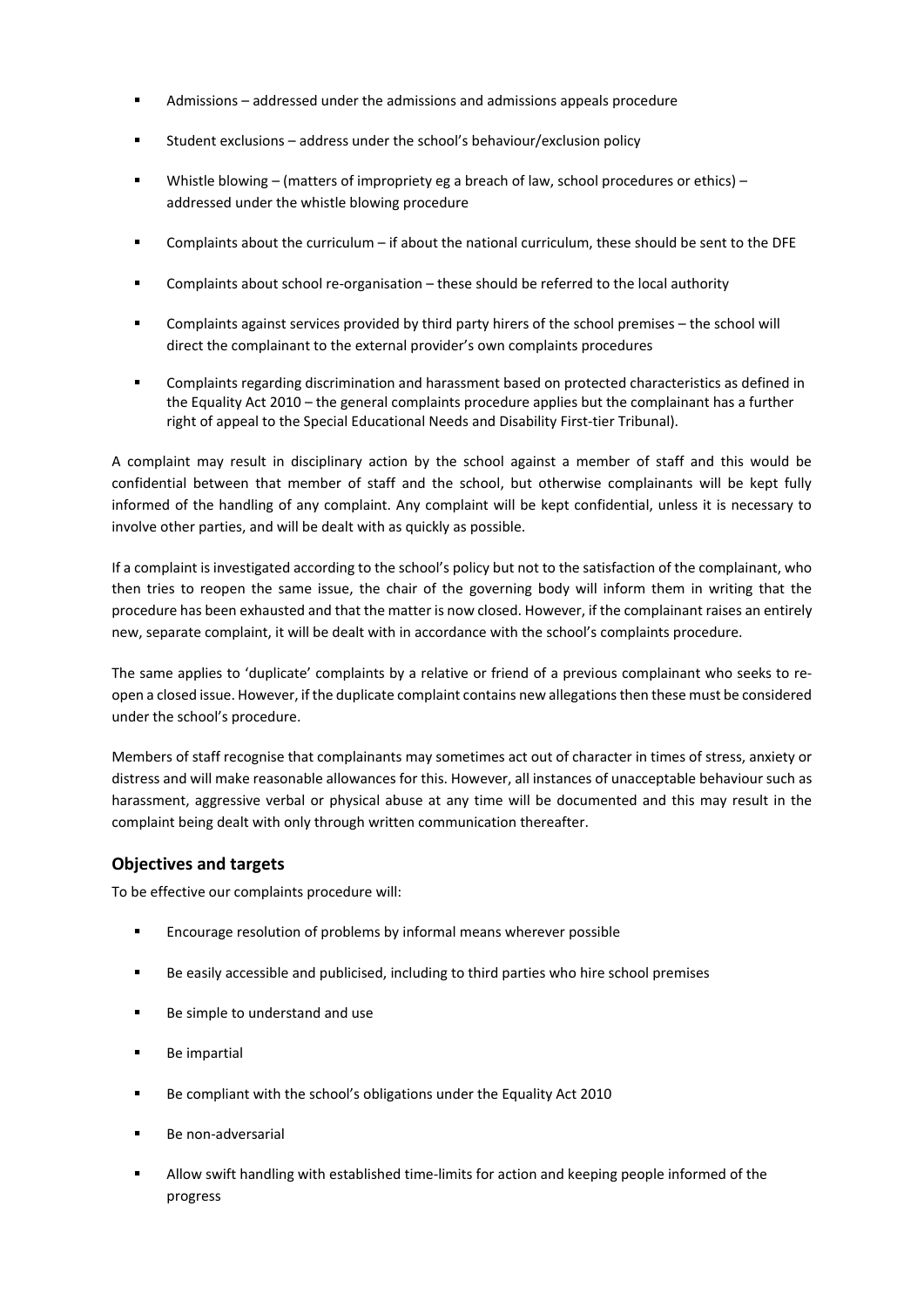- Ensure a full and fair investigation by an independent person where necessary
- Respect people's desire for confidentiality
- Address all the points at issue and provide an effective response and appropriate redress, where necessary
- Provide information to the school's senior management team so that services can be improved

# **Action plan**

At Raynes Park High School, the Headteacher has overall responsibility for the operation and management of the school complaints procedure. In practical terms, the Headteacher will nominate a senior member of staff as complaints co-ordinator to deal with matters on a day-by-day basis and hold records relating to any complaints received. The name of this member of staff is readily available from the school office or from any member of staff. Complaints from anyone who is not a parent of a student currently attending the school, should be addressed to the Headteacher in the first instance.

It is expected that attempts will be made to resolve difficulties informally with the class teacher/form tutor/head of year/ head of house/ assistant head before being referred to the Headteacher. The informal stage of the procedure will be exhausted before the matter is referred to the formal stages and a complaint form issued (see appendix B). If any substantial complaint is made to a member of staff by a parent it will be referred to the line manager or Headteacher, as appropriate, if it cannot be resolved immediately by the member of staff to the satisfaction of the parent.

A complaint from a member of the public will usually be dealt with by the complaints co-ordinator or Headteacher. If the issue goes on to the formal procedure, it is often appropriate to start at stage 2.

# **Roles and responsibilities of the participants in the investigation of a complaint**

# **The complainant**

The person who makes the complaint will receive the most effective response to the complaint if he/she:

- Expresses the complaint in full as early as possible
- Asks for assistance if needed throughout the handling of the complaint
- Co-operates with the school in its procedures of seeking a solution to the complaint
- Responds promptly to requests for information or meetings or in agreeing the details of the complaint
- **Treats all those involved in the complaint with respect**

# **The governors**

When responding to, or making criticism or complaints affecting the school, all governors must follow the complaints policy and procedures as agreed with the school leadership and management.

# **The complaints co-ordinator (or Headteacher)**

Whenever a formal complaint is received it will be investigated. At each stage, the person investigating the complaint (the complaints co-ordinator), must:

 Ensure that everyone involved in the complaint procedure is aware of the legislation around complaints including: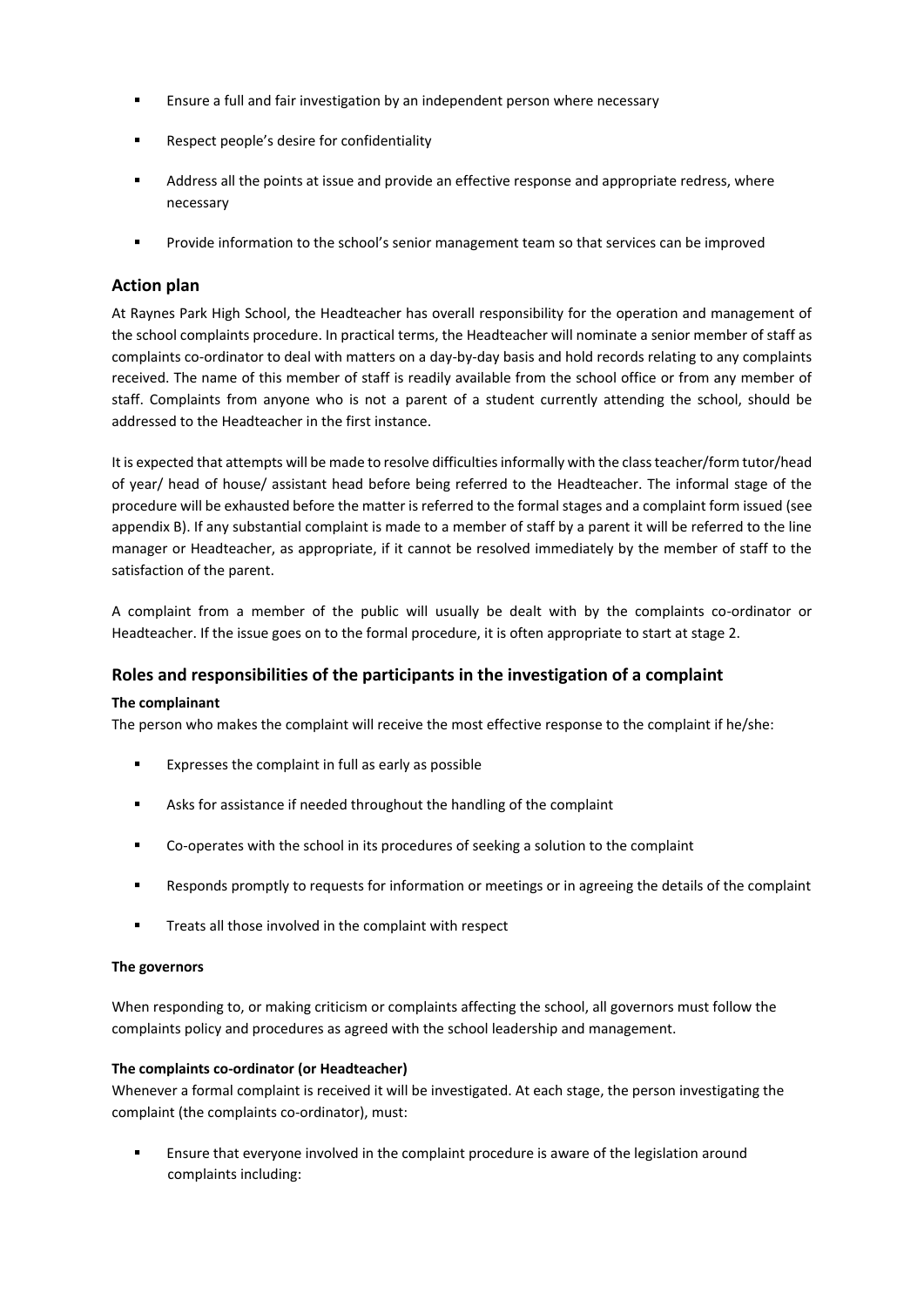- o The Equality Act 2010
- o Data Protection Act 1998 and the General Data Protection Regulation (from May 2018)
- o Freedom of Information Act 2000
- o Be aware of issues regarding:
	- **Sharing third party information**
	- Additional support for the complainant when making a complaint including interpretation support
- Liaise with staff members, Headteacher, chair of governors and clerk to ensure the smooth running of the complaints procedure
- **Ensure that the complainant is fully updated at each stage of the procedure**
- **Keep records**

#### **The investigator**

The investigator is involved in stages 1 and 2 of the procedure. They investigate the complaint and will ensure that they:

- Conduct interviews with an open mind and are prepared to persist in the questioning
- Keep notes of the interviews or arrange for an independent note taker to record minutes of all meetings

The investigator's role will include:

- **Providing a comprehensive, open, transparent and fair consideration of the complaint through:** 
	- $\circ$  Interviewing the complainant sensitively and thoroughly to establish what has happened and who has been involved
	- o Interviewing staff, students and other people relevant to the complaint
	- o Consideration of records and other relevant information
	- o Analysing information
- Effectively liaising with the complainant and the complaints co-ordinator to clarify what the complainant feels would put things right
- **IDENTIFY IDENTIFYING** Identifying solutions and recommending courses of action to resolve problems
- Being mindful of the timescales to respond
- Responding to the complainant in plain and clear language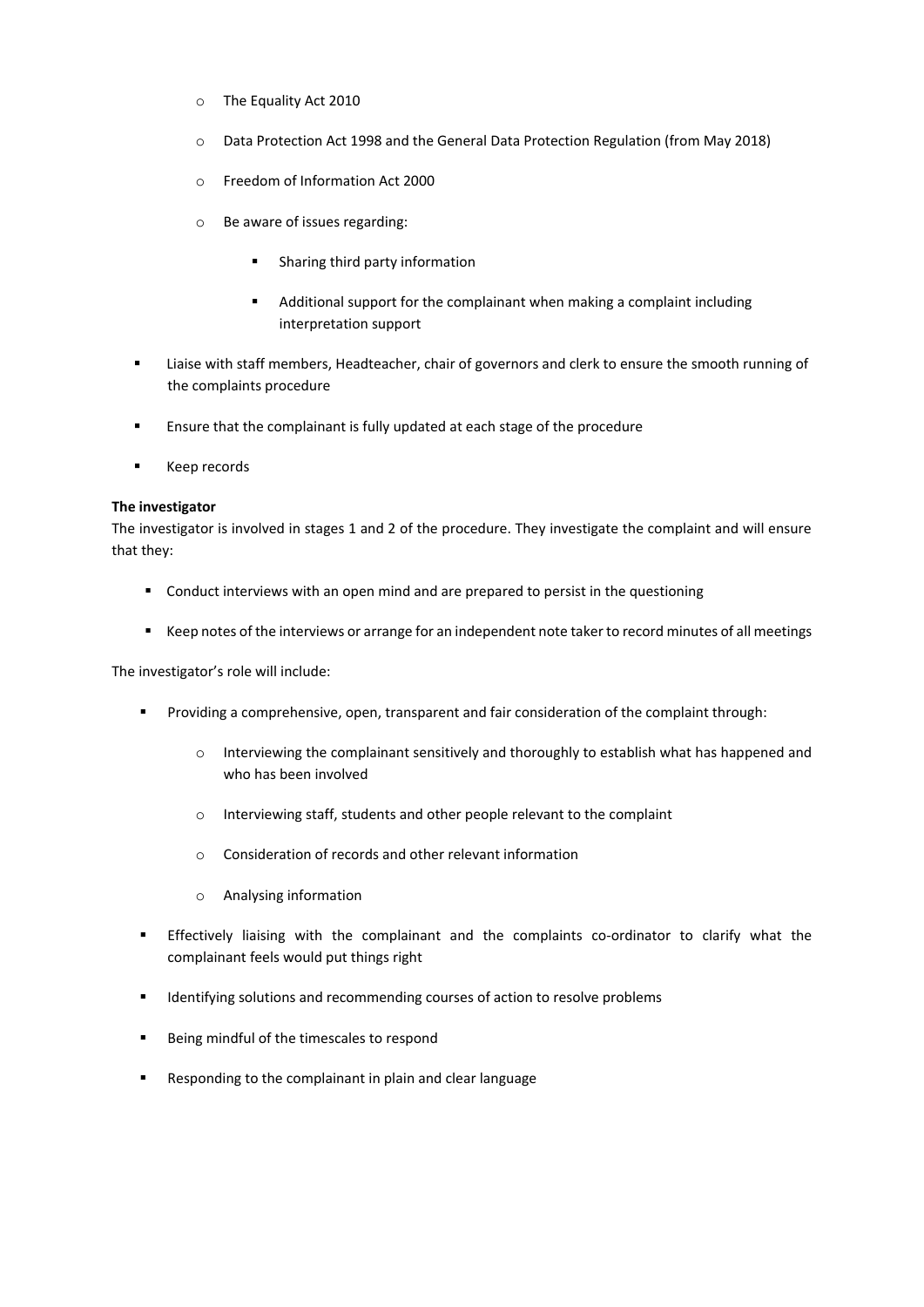#### **The review panel**

The review panel will normally be composed of three school governors, and it is good practice not to involve the chair of governors. The school may use their own governors, but it is also permissible under the School Governance (Collaboration) England Regulations 2003 to have a panel composed of independent governors from other schools. The aim of the review panel meeting is to review how the school has managed the complaint, not to re-investigate the complaint itself. This will include reviewing evidence and outcomes from stages 1 and 2 and evaluating whether the school has followed its policies and procedures. The panel should also give consideration to achieving reconciliation between the school and complainant, although it has to be recognised that this is not always possible.

#### **The panel clerk (this could be clerk to the governors or the complaints co-ordinator)**

This could be the clerk to the governors or the complaints co-ordinator if s/he is not the Headteacher.

The clerk is involved from stage 3 of the complaint procedure. The panel clerk is the contact point for the complainant for the panel meeting and will:

- Set the date, time and venue of the hearing, ensuring that the dates are convenient to all parties and that the venue and proceedings are accessible
- Collate any written material and send it to the parties in advance of the hearing
- Meet and welcome the parties as they arrive at the hearing
- Record the proceedings
- **EXED:** Circulate the minutes of the panel hearing
- Notify all parties of the panel's decision
- Liaise with the complaints co-ordinator

#### **The panel chair**

The panel chair will ensure that:

- He/she liaises with the clerk and complaints co-ordinator
- **No member of the panel has an external interest in the outcome of the proceedings or any involvement** in an earlier stage of the procedure
- The panel is open-minded and acts independently
- The layout of the room is informal and not adversarial
- Parents/carers and others who may not be used to speaking at such a hearing are put at ease (particularly important if the complainant is a youngster)
- The hearing is conducted in an informal manner with everyone treated with respect and courtesy
- While the hearing is conducted in an informal manner, all matters brought up will be considered seriously
- The role of the panel is explained to the complainant and both they and the school have the opportunity of putting their case without undue interruption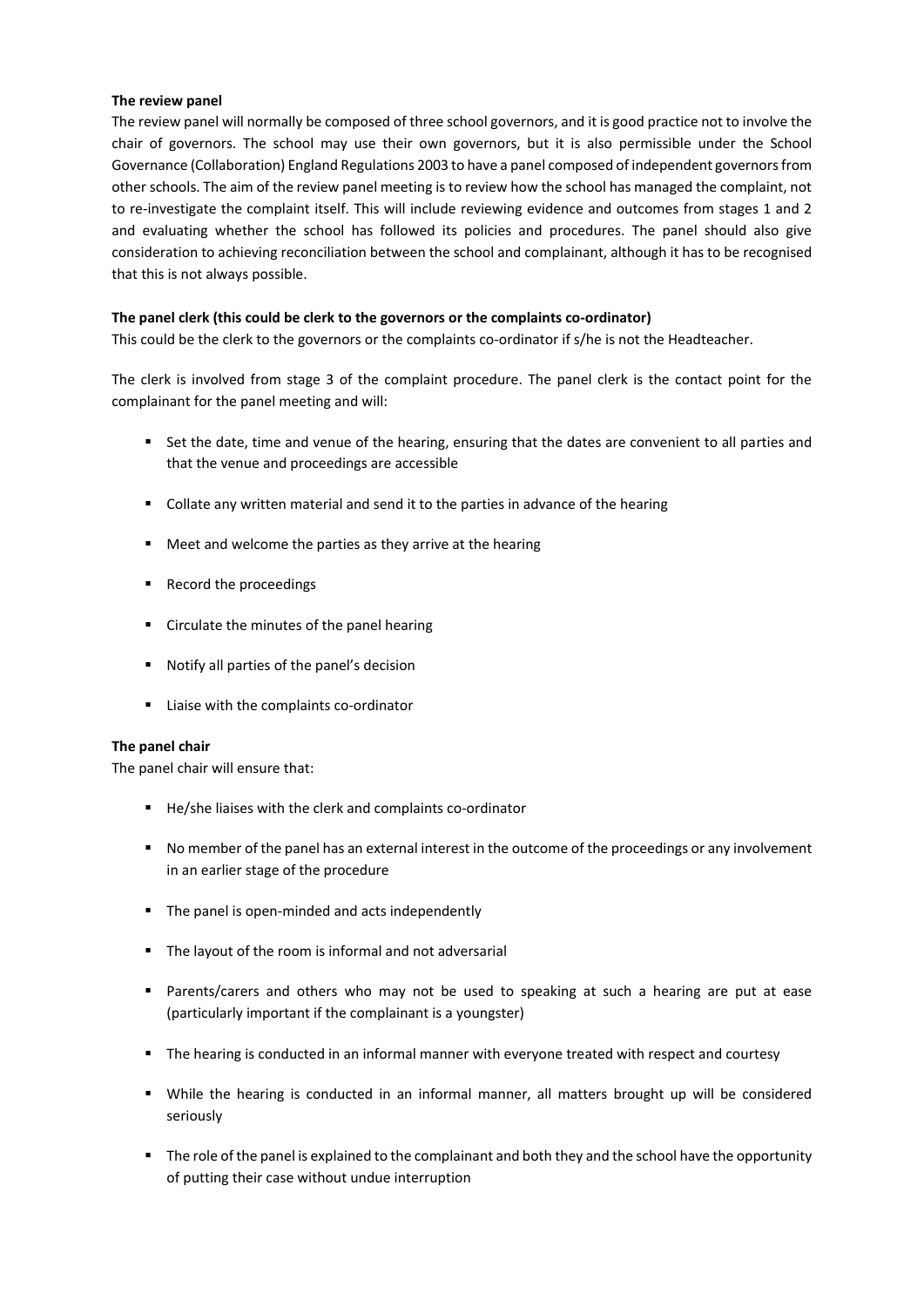- **The meeting is minuted**
- The issues are addressed
- Both the complainant and the school are given the opportunity to state their case and seek clarity where necessary
- Key findings of fact are made.
- **Written material is seen by everyone in attendance**
- If a new issue arises, a short adjournment of the hearing will take place so that everyone will have the opportunity to consider and comment upon it

#### **Panel members**

Panel members become involved at stage 3 in the complaint procedure. They need to be aware that:

- The aim of the hearing, which will be held in private, is to resolve the complaint and achieve reconciliation between the school and the complainant
- The panel hearing is independent and impartial, and must be seen to be so
- Many complainants will feel nervous and inhibited in the setting.
- Extra care must be taken when the complainant is a youngster and present during all or part of the hearing, and the welfare of the youngster is most important

#### **Stages in the procedure**

There are three stages in the school's complaints procedure. See appendix A for a flow chart. At each stage in the procedure, we will remain mindful of ways in which a complaint can be resolved. It might be sufficient to acknowledge that the complaint is valid in whole or in part. In addition, it may be appropriate to offer one or more of the following:

- **An apology**
- **An explanation**
- An admission that the situation could have been handled differently or better
- An assurance that the event complained of will not recur
- An explanation of the steps that have been taken to ensure that it will not happen again
- An undertaking to review school policies in light of the complaint

We encourage complainants to state what actions they feel might resolve the problem at any stage. An admission that the school could have handled the situation better is not the same as an admission of negligence.

At all times we will seek to identify areas of agreement between the parties and clarify any misunderstandings that might have occurred because this can create a positive atmosphere in which to discuss any outstanding issues.

Raynes Park High School expects any complaints to be made as soon as possible after an incident arises (although up to three months is acceptable in certain circumstances). Once a formal complaint has been received, the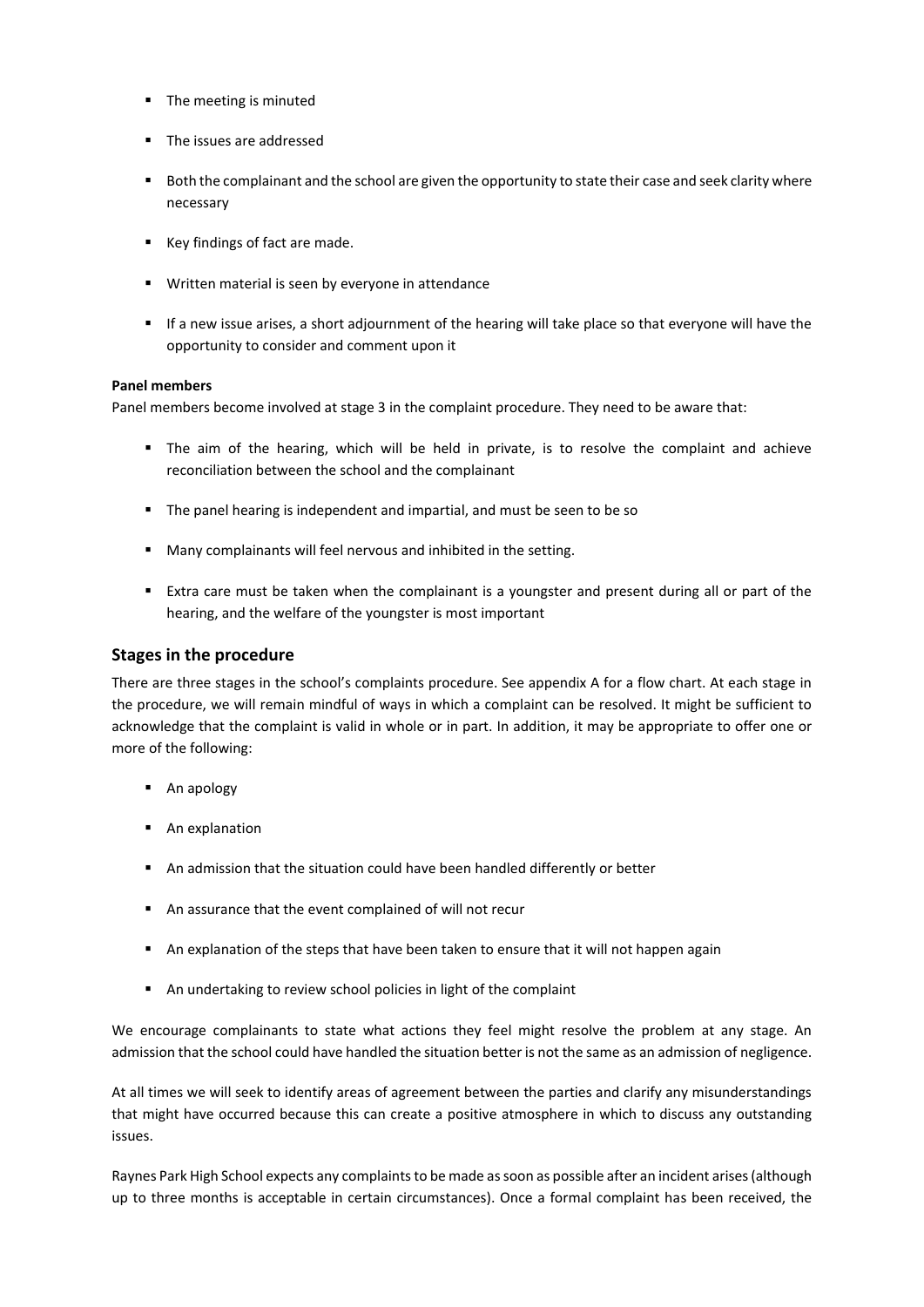school's cut-off timeframe will apply to both parties. However, the school will consider exceptions to this timeframe from both parties if necessary.

#### **Stage 1 – informal – complaint heard by staff member**

A complaint may be made in person, by telephone, or in writing. In this stage, the investigator, ie the class teacher/ head of year/tutor (but not the subject of the complaint or a governor), will deal with the complaint. Most parents'/carers concerns can be adequately resolved by discussion with the class teacher/form teacher/head of year/tutor or with other members of staff. There may be no need for the complaint to be put in writing, which would formalise matters and may lead parents/carers to feel less prepared to articulate concerns, perhaps because of a fear that such action may prejudice the interests of their child. At the end of a meeting or telephone call, the member of staff will ensure that the complainant and the school have the same understanding of what was discussed and agreed. A brief note of meetings and telephone calls will be kept and a copy of any written response added to the record.

The complaint should be resolved within five school days. However, if the complainant wishes to take the matter further, they are requested to complete the complaints form (appendix B) and return it to the school within five school days. The Headteacher is informed and stage 2 is implemented.

#### **Stage 2 – formal– complaint heard by Headteacher or senior staff member**

If the concern is not met to the complainant's satisfaction by discussion, then:

- The complainant puts the complaint in writing using the complaints form (appendix B)
- The initial recipient of the complaint will refer the matter to the investigator eg the Headteacher or to a designated member of the senior management team
- The Headteacher, or a designated member of the senior management team, will investigate the circumstances of the complaint and may find it appropriate to ask for written statements from staff or students and to call for any relevant documentation. If the complaint is against a member of staff, that member of staff has a right to be given details of the complaint and the opportunity to make representation about it. The person investigating the incident will take these details into account.
- The Headteacher or designated member of staff will consider the complaint but it will be the Headteacher who will decide what action is required and respond to the complainant with the outcome of the investigation, normally within ten school working days of receipt of the substance of the complaint. The response may be in writing or at a meeting with the complainant followed by written confirmation of the outcome.

Complaints against the Headteacher will usually be dealt with by the chair of governors, but might first involve a suitably skilled member of the governing body.

Complaints against the chair of governors or any individual governor should be made by writing to the clerk to the governing board.

Complaints about the governing body as a whole should also be referred to the clerk. In some circumstances, the school reserves the right to refer the matter to an external body.

The complainant will be informed of his or her right to have the matter referred to the governors' complaints appeal panel if the outcome of stage 2 is not considered satisfactory. The time frame in which any appeal must be lodged in writing is five school days. Any such request by a complainant should be addressed to the clerk to the governors for the attention of the chair of governors and the governors' complaints appeal panel will be convened.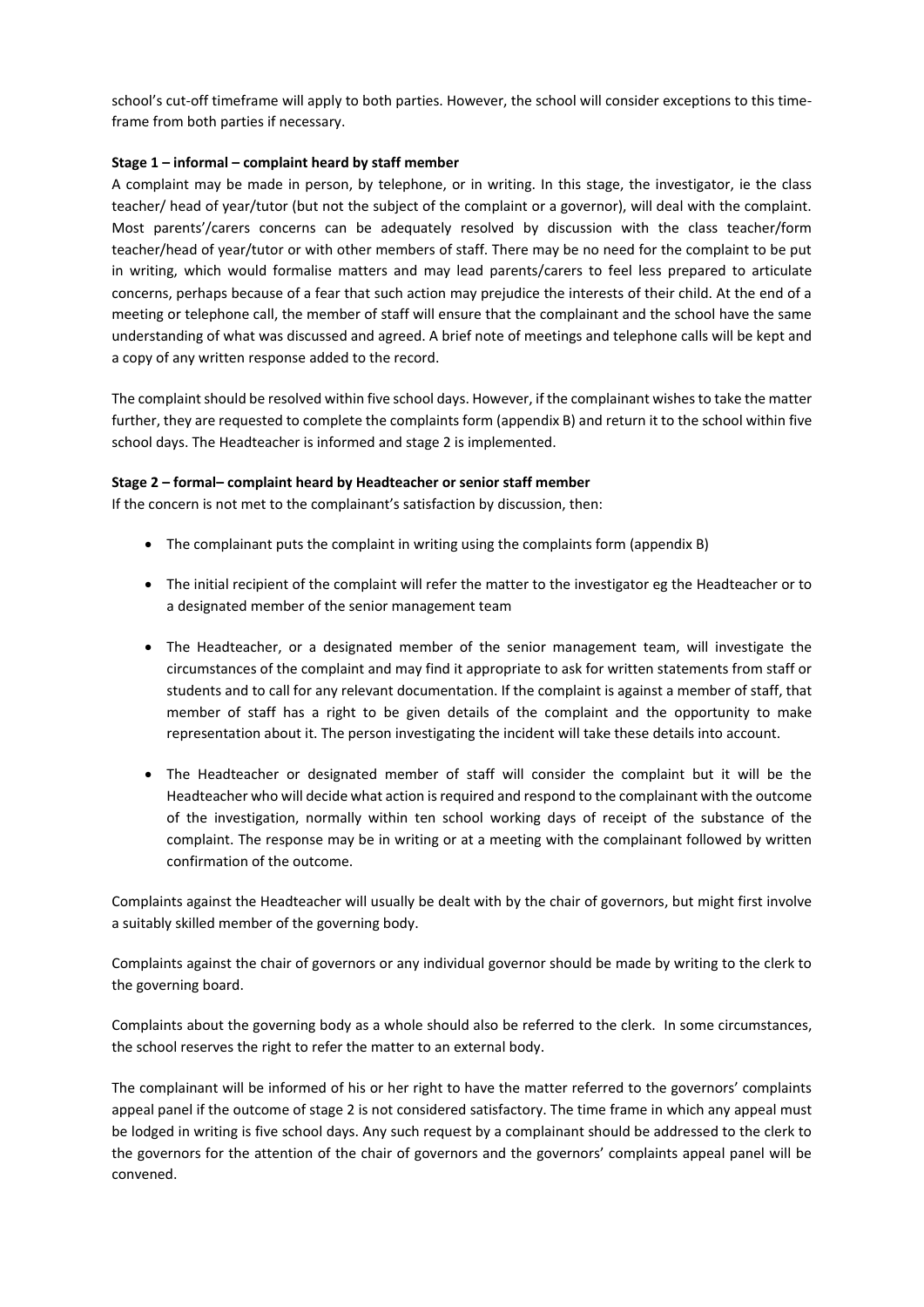#### **Stage 3 – formal – governors' complaints appeal panel meeting**

When the clerk to the governors receives the request for the governors' complaints appeal panel to meet:

- The complainant/parent will be informed by the clerk of the new timescale for the investigation and written report to be provided – within 15 school days. (However, the length of the investigation will depend on the nature of the complaint and other variable factors. If the investigation is likely to exceed 15 school days, the school will set realistic time limits for each action within the stage. Where such further investigations are necessary, new time limits may need to be set and the complainant will be sent details of the new deadline and an explanation for the delay.)
- A governors' complaints appeal panel will be assembled comprising three or five members, none of whom have any previous connection to the complaint, and one of whom will act as chair for the meeting. The meeting will additionally have a clerk in attendance.
- If the complainant requests an independent panel, the school will consider the request but ultimately the decision is made by the governors.
- The clerk will write to the complainant, the Headteacher, the chair of governors and appeal panel members giving details of the meeting, requesting copies of any documents to be put before the meeting and the names of any witnesses that either party may wish to attend.
- The clerk will inform the complainant of the right to be accompanied by a friend.

The hearing will be on reasonable notice and be held as soon as practicable after receipt of the referral. The procedure at the hearing (see appendix C) will be sensitive and appropriate for the circumstances and is at the discretion of the chair of the governors' complaints appeal panel.

After the hearing, the clerk will offer copies of the minutes of the meeting to all parties involved in the panel hearing and provide an opportunity for the minutes to be agreed and, if necessary, challenged within five school days so that no additional complaints will arise because of the record of the meeting.

The panel can:

- **•** Dismiss the complaint in whole or in part
- Uphold the complaint in whole or in part
- **•** Decide on the appropriate action to be taken to resolve the complaint
- **Recommend changes to the school's procedures to ensure that similar problems do not recur**

The governors' appeal panel's decision is final.

A copy of the findings and recommendations of the panel will be sent by letter to the complainant and, where relevant, to the person complained about, and will be available for inspection on the school premises by the Headteacher.

# **If the complainant is still not satisfied**

If the complainant is still not satisfied after all the processes of the school's complaints procedure have been undertaken or tries to re-open the same issue, the chair of governors will inform them in writing that the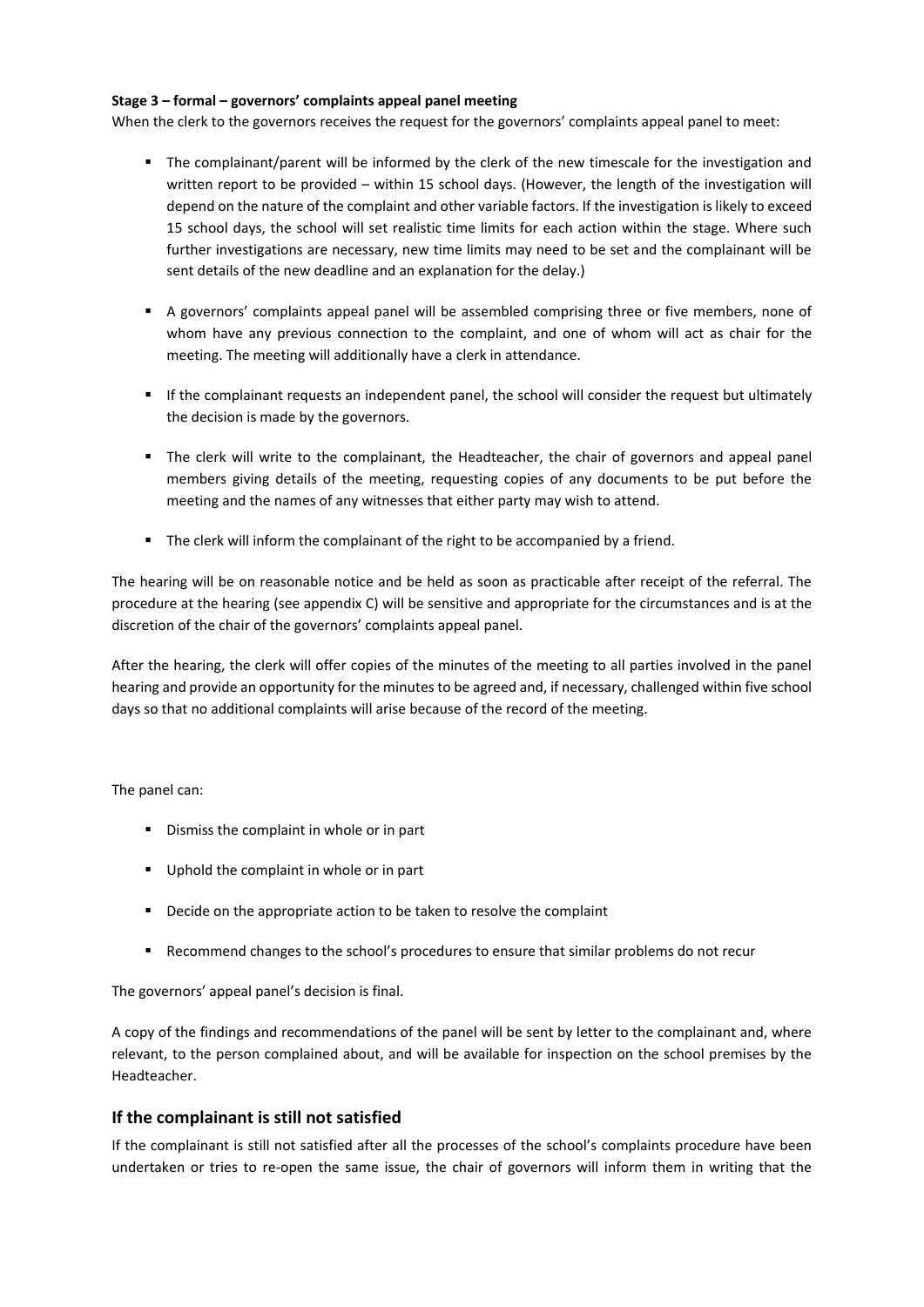procedure has been exhausted and any further contact from the complainant on the same issue is likely to be ignored by the school.

If complainants wish to take the complaint further, they may approach

- The local authority (LA)
- The School Complaints Unit (SCU) of the DFE. The SCU will then decide whether they, or another organisation, would be best placed to respond to the complaint. The SCU will not re-open the complaint but will check that the procedures in the school's policy and other relevant policies were followed correctly and that the policy meets all legal requirements. The complaints form is available at: [https://form.education.gov.uk/fillform.php?self=1&form\\_id=cCCNJ1xSfBE&type=form&ShowMsg=1&](https://form.education.gov.uk/fillform.php?self=1&form_id=cCCNJ1xSfBE&type=form&ShowMsg=1&form_name=Contact+the+Department+for+Education&noRegister=false&ret=%2Fmodule%2Fservices&noLoginPrompt=1) [form\\_name=Contact+the+Department+for+Education&noRegister=false&ret=%2Fmodule%2Fservices](https://form.education.gov.uk/fillform.php?self=1&form_id=cCCNJ1xSfBE&type=form&ShowMsg=1&form_name=Contact+the+Department+for+Education&noRegister=false&ret=%2Fmodule%2Fservices&noLoginPrompt=1) [&noLoginPrompt=1.](https://form.education.gov.uk/fillform.php?self=1&form_id=cCCNJ1xSfBE&type=form&ShowMsg=1&form_name=Contact+the+Department+for+Education&noRegister=false&ret=%2Fmodule%2Fservices&noLoginPrompt=1)

Complaints to the SCU may also be sent to:

The School Complaints Unit (SCU) Department for Education 2nd Floor, Piccadilly Gate Manchester M1 2WD

Telephone helpline: 0370 000 2288.

# **Recording complaints**

The progress of any complaint and the final outcome will be recorded by the complaints co-ordinator. These findings will be made available to the complainant and, where relevant, the person complained about, and will be available for inspection by the Headteacher. Initially a complaint may be made in person or by telephone and if unresolved needs to be put in writing (see appendix B). At the end of a meeting or telephone call, the member of staff will ensure that the complainant and the school have the same understanding of what was discussed and agreed. A brief note of meetings and telephone calls will be kept and a copy of any written response added to the record.

# **Publicising the policy and procedure**

Raynes Park High School's complaints policy and procedures is referred to in many of the school's other policies and details of the school's complaints policy and procedures are included, as appropriate, in:

- The information given to new parents/carers when their children join the school
- The information given to the children themselves
- The home-school agreement
- **•** Documents supplied to community users, including course information or letting agreements
- A specific complaints leaflet which includes a form on which a complaint can be made (see appendix B)
- The school website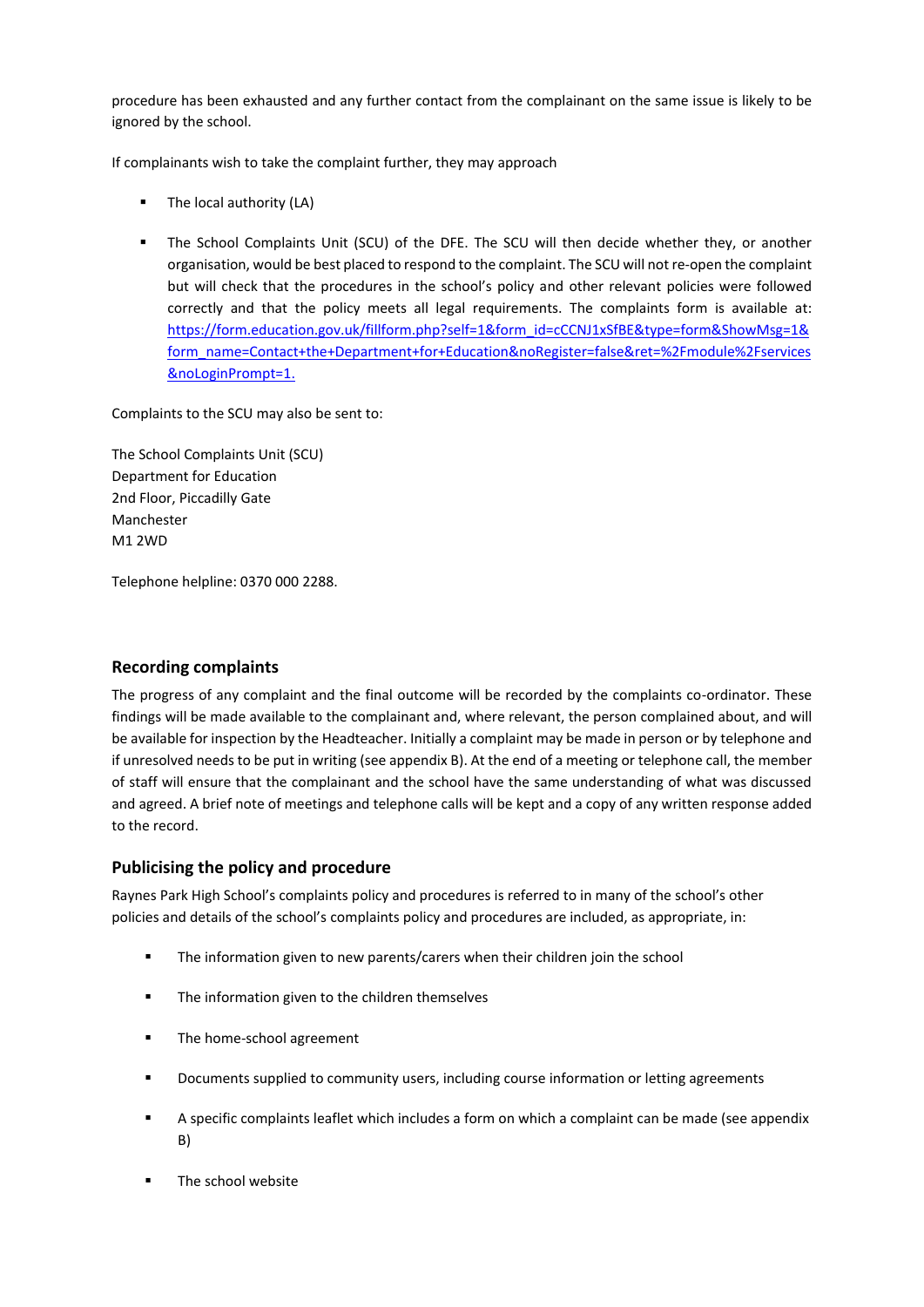# **Unreasonable complaints**

The school is committed to dealing with complaints fairly and impartially and to providing a high quality service to those who do complain. However, we do not expect our staff to accept unreasonable complaints.

A complaint may be regarded as unreasonable when the person making the complaint:

- Refuses to articulate their complaint or specify the grounds of a complaint or the outcomes sought by raising the complaint, despite offers of assistance
- Refuses to co-operate with the complaints investigation process while still wishing their complaint to be resolved
- Refuses to accept that certain issues are not within the scope of a complaints procedure
- Insists on the complaint being dealt with in ways which are incompatible with the adopted complaints procedure or with good practice
- **Introduces trivial or irrelevant information which the complainant expects to be taken into account** and commented on, or raises large numbers of detailed but unimportant questions, and insists they are fully answered, often immediately and to their own timescales
- **Makes unjustified complaints about staff who are trying to deal with the issues, and seeks to have** them replaced
- Changes the basis of the complaint as the investigation proceeds

A complaint may also be considered unreasonable if the person making the complaint does so face-to-face, by telephone, in writing or electronically in a way that could be described as:

- Maliciously
- **Aggressively, using threats, intimidation or violence**
- Using abusive, offensive or discriminatory language
- Knowing it to be false
- **Using falsified information**
- Publishing unacceptable information in a variety of media such as in social media websites and newspapers

Where aggression or abusive behaviour has been used, the school may have to:

- Ask them to leave the school premises
- **Inform the police**
- If necessary, bar them from being on school premises. The school will give the complainant the opportunity to formally express their views on the decision to bar in writing. The decision to bar should then be reviewed, taking into account any representations made by the complainant and either confirmed or lifted. If the bar is confirmed, the complainant will be given an explanation as to how long the bar will be in place (usually 3 months).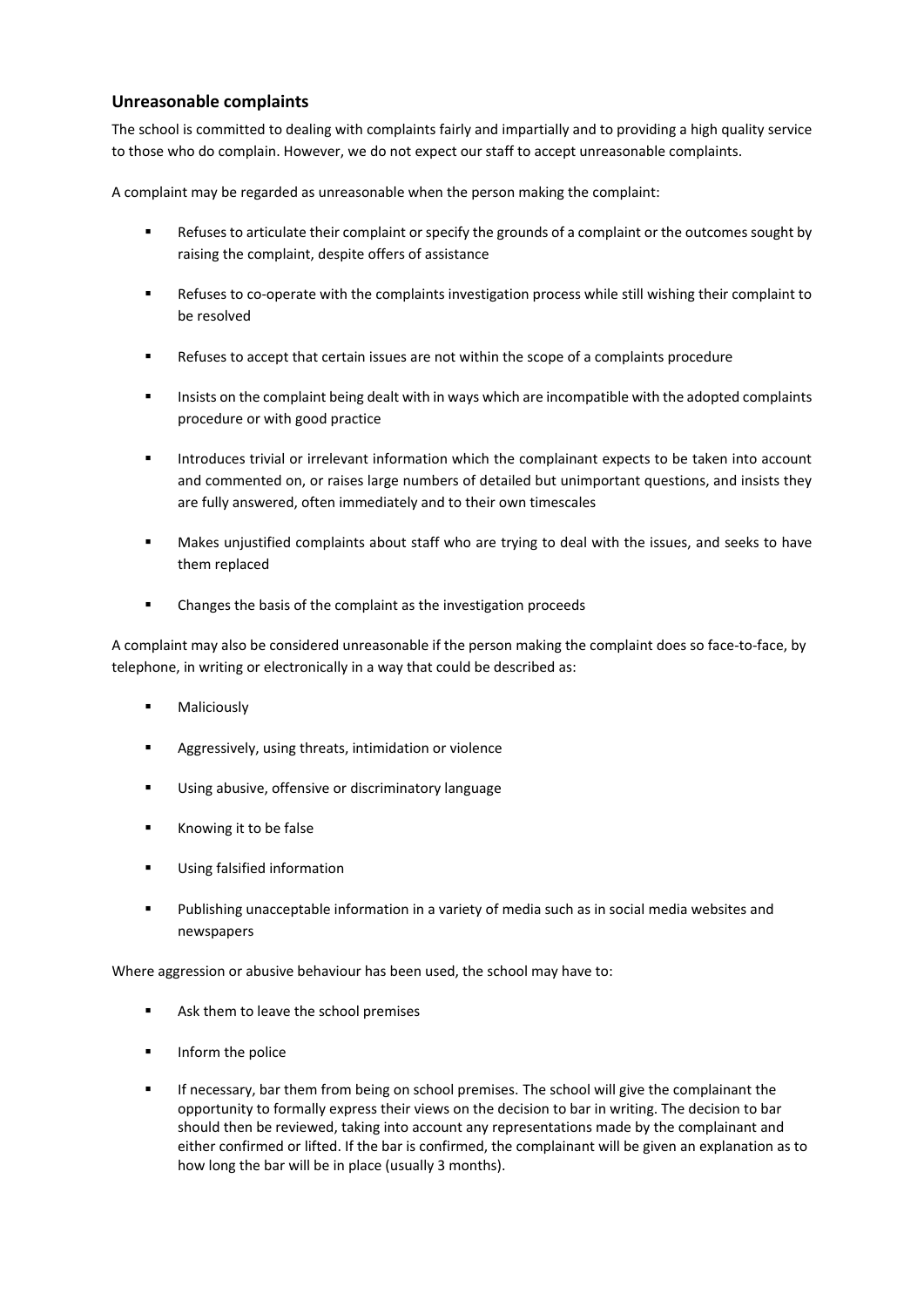#### **Serial or persistent complaints**

We do not normally limit the contact complainants have with the school but it is not helpful if repeated correspondence is sent or repeated requests for meetings are made while a complaint is being progressed. Such situations may occur when the complainant:

- **Makes excessive demands on school time by frequent, lengthy, complicated and stressful contact with** staff regarding the complaint in person, in writing, by email and/or by telephone while the complaint is being dealt with
- Repeatedly makes the same complaint (despite previous investigations or responses concluding that the complaint is groundless or has been addressed)
- Refuses to accept the findings of the investigation into that complaint where the school's complaint procedure has been fully and properly implemented and completed including referral to the Department for Education
- Seeks an unrealistic outcome
- Where complainants excessively contact the school, causing a significant level of disruption, we may specify methods of communication and limit the number of contacts in a communication plan. This will usually be reviewed after six months

# **Monitoring and evaluation**

The governing body will monitor the level and nature of complaints using the records kept by the complaints coordinator. Wherever possible, complaints information shared with the whole governing body will not name individuals. The policy will be evaluated in the light of complaints made and their resolution in order to contribute to school improvement.

Should the DFE advise the school that the policy or procedures need to be amended, these will be effected as soon as possible. Where changes in legislation require changes to the policy, these will also be introduced as soon as possible.

# **Reviewing**

The governing body will review the outcomes of the monitoring exercise on an annual basis to ensure the effectiveness of the procedure and make changes where necessary.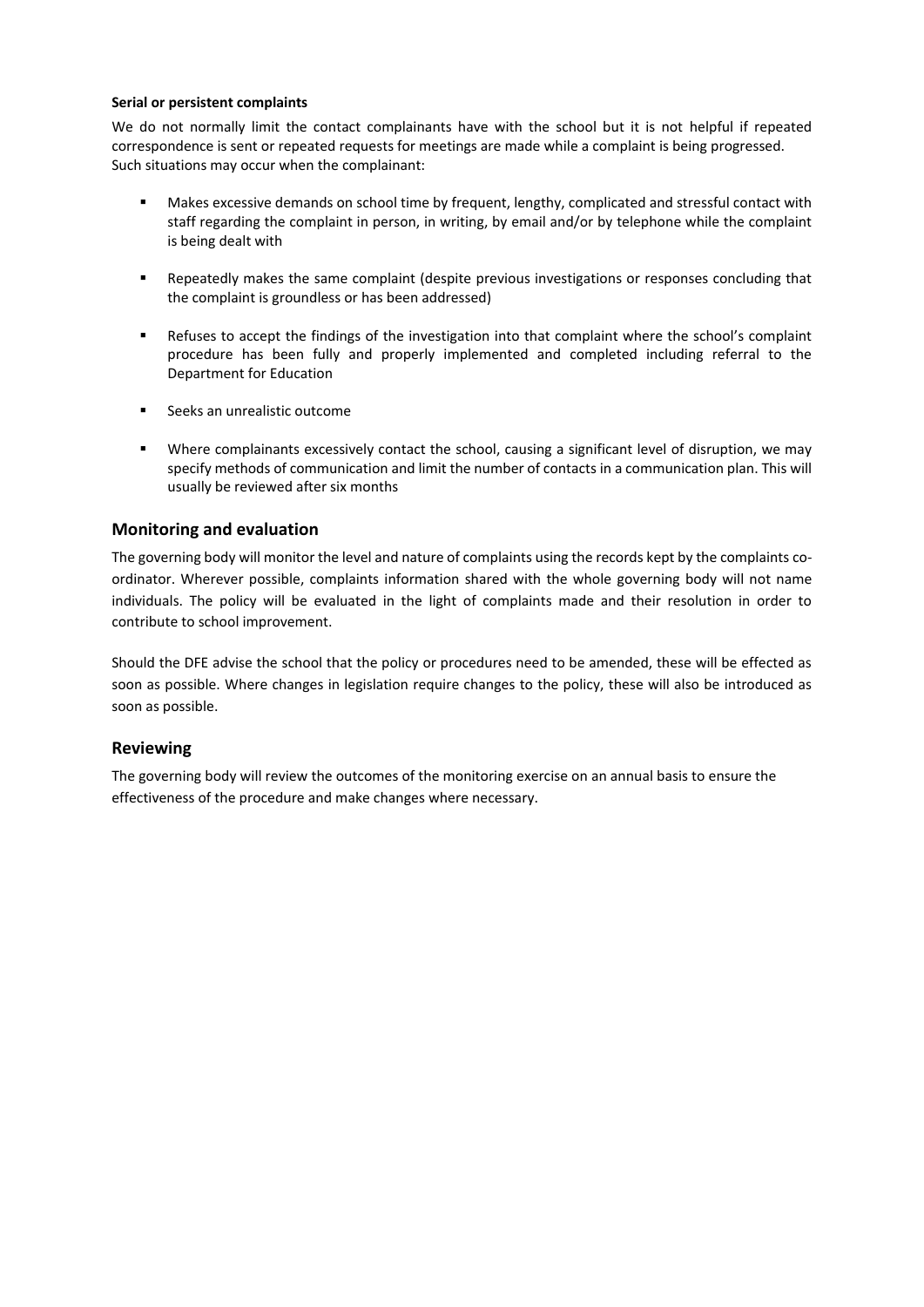# **APPENDIX A: FLOWCHART FOR THE COMPLAINTS PROCEDURE**



If there is no resolution after stage 3, the complainant will be advised of how to take their complaint further if they so wish.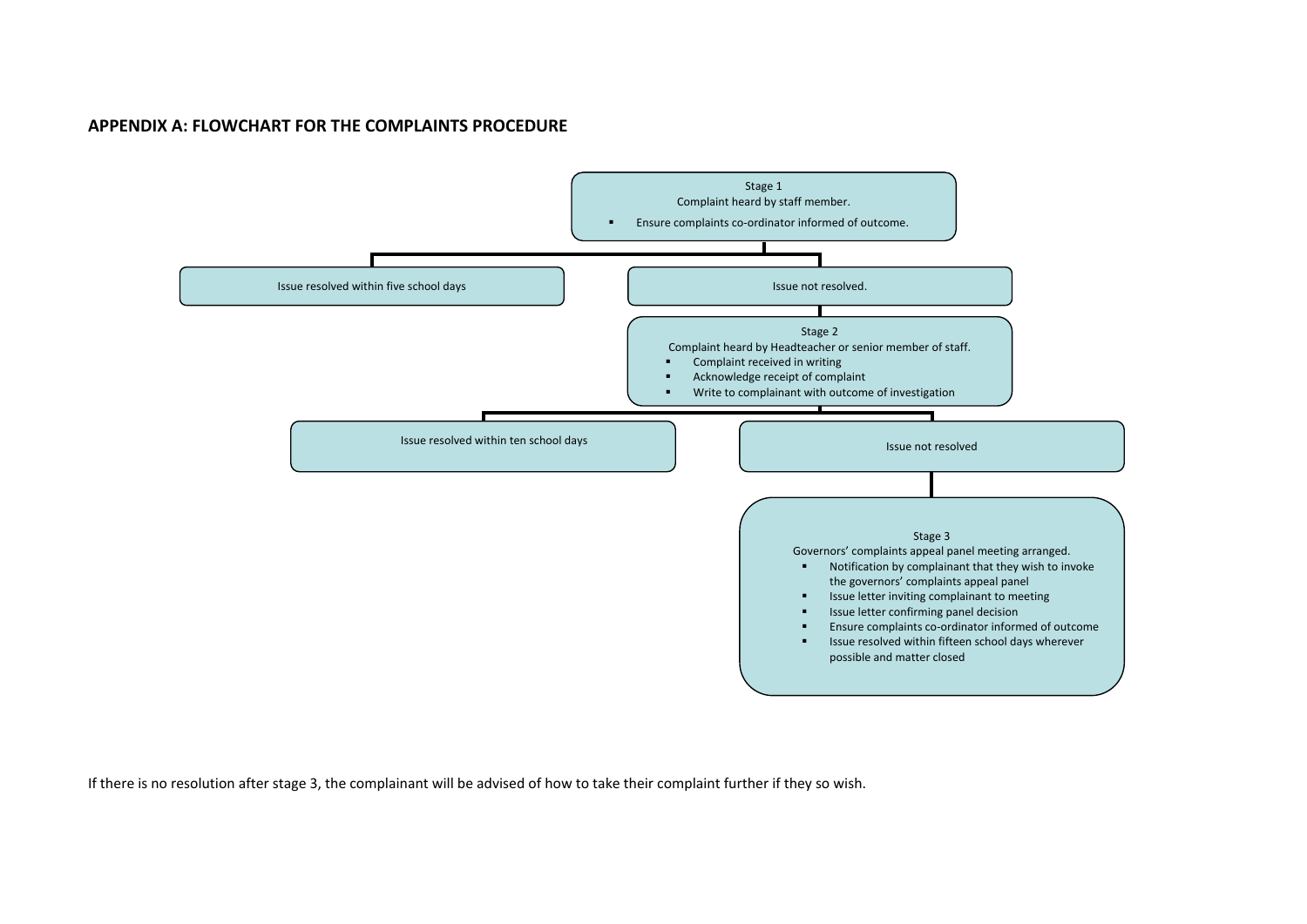# **APPENDIX B: COMPLAINTS FORM**

Please complete and return to the Assistant School Business Manager who will acknowledge receipt and explain what action will be taken.

| Your name:                                                                     |  |  |  |  |
|--------------------------------------------------------------------------------|--|--|--|--|
| Relationship with School (eg parent of a student on the school's roll):        |  |  |  |  |
| Student's name (if relevant to your complaint):                                |  |  |  |  |
| Your relationship to the student:                                              |  |  |  |  |
| Address:                                                                       |  |  |  |  |
|                                                                                |  |  |  |  |
| Postcode:                                                                      |  |  |  |  |
| Daytime telephone number:                                                      |  |  |  |  |
| Evening telephone number:                                                      |  |  |  |  |
| Please give details of your complaint:                                         |  |  |  |  |
|                                                                                |  |  |  |  |
|                                                                                |  |  |  |  |
|                                                                                |  |  |  |  |
|                                                                                |  |  |  |  |
| What action, if any, have you already taken to try and resolve your complaint? |  |  |  |  |
| (Who did you speak to and what was the outcome)?                               |  |  |  |  |
|                                                                                |  |  |  |  |
|                                                                                |  |  |  |  |
|                                                                                |  |  |  |  |
|                                                                                |  |  |  |  |
|                                                                                |  |  |  |  |
|                                                                                |  |  |  |  |
|                                                                                |  |  |  |  |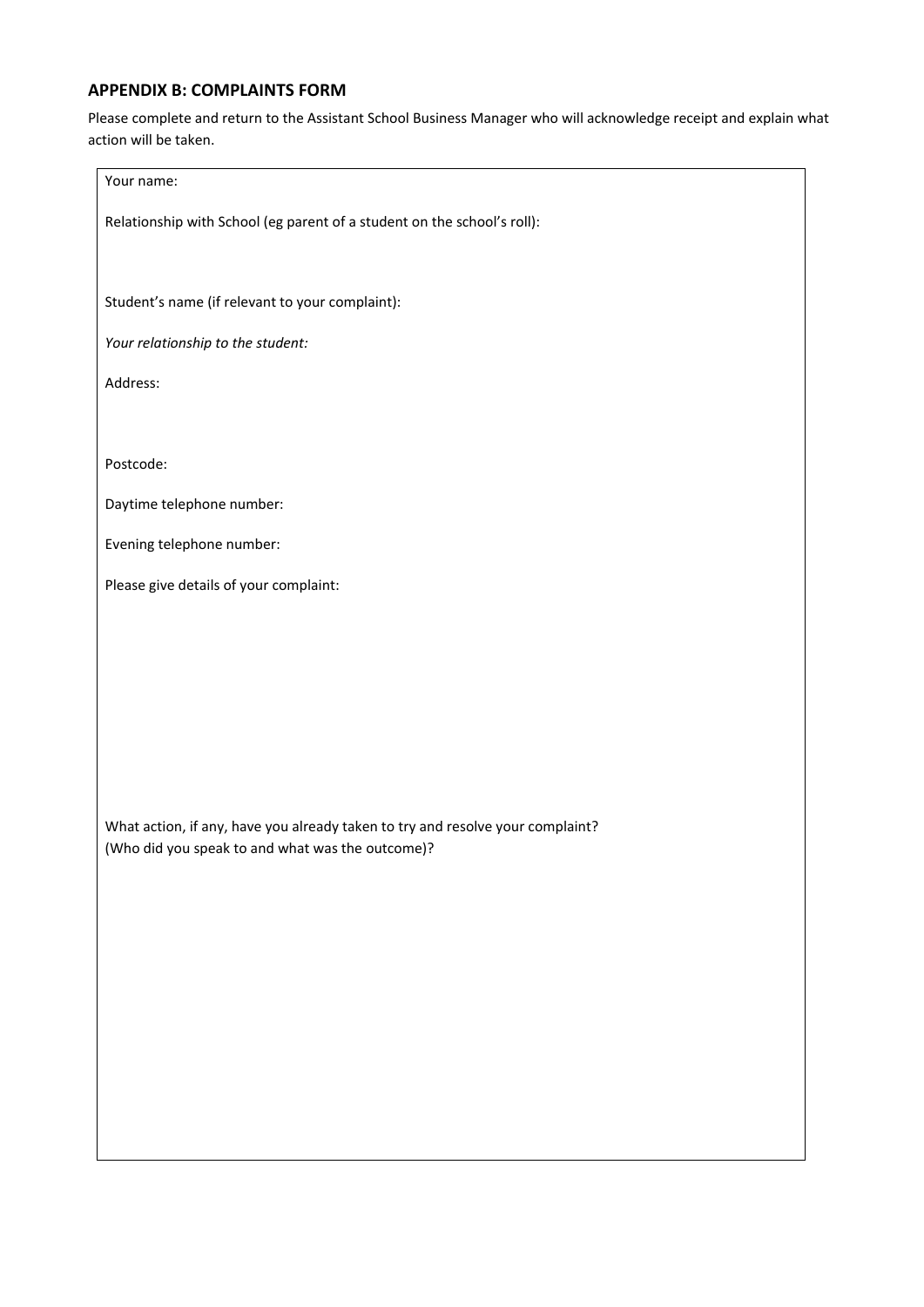|  | What actions do you feel might resolve the problem at this stage? |  |  |
|--|-------------------------------------------------------------------|--|--|
|--|-------------------------------------------------------------------|--|--|

Are you attaching any paperwork? If so, please give details.

Signature:

Date:

**Official use**

Date Form received:

By whom:

Date acknowledgement sent:

By whom:

Complaint referred to:

Date: